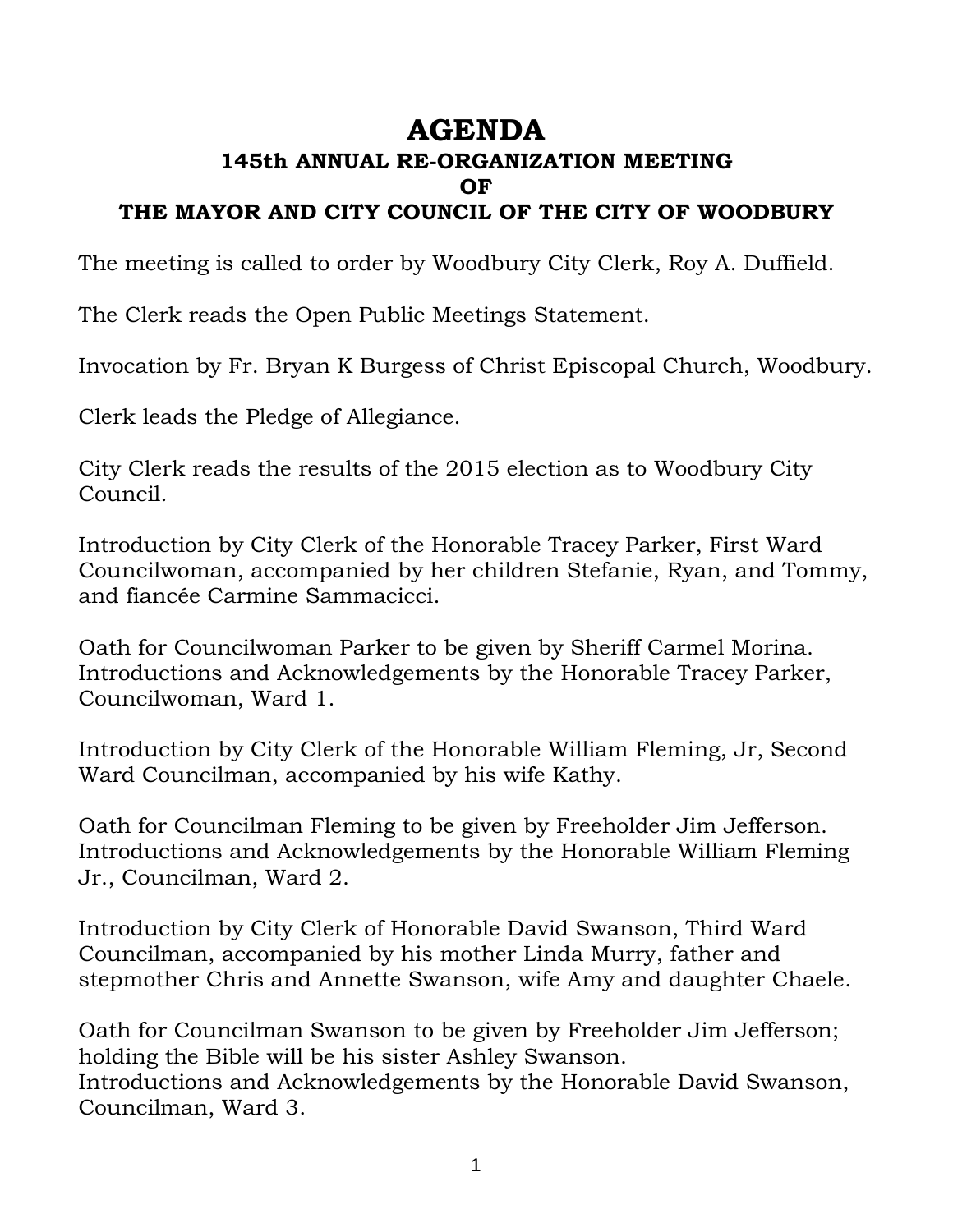Roll Call by the City Clerk:

Councilpersons: Heather Tierney, David Swanson, Jessica Floyd, Ted Johnson, William Fleming, Tracey Parker, Daniel Reddin, Danielle Carter, David Trovato; Mayor William Volk, Jr.

Clerk calls for Nomination of Council President and vote. Introduction and swearing in of Council President by Freeholder Deputy Director Joe Chila.

### **COUNCIL PRESIDENT INTRODUCES HONORED GUESTS**

President of Council delivers annual message.

Council President appoints Council Committees.

Council members provide annual thoughts and messages, as desired.

#### **RESOLUTIONS**

(If there are no objections, Resolutions #16-01 through 16-39 and motion to pay listed vouchers will be offered as a consent agenda for Council's consideration.)

- #16-01 Resolution Ratifying and Confirming Motion Fixing Time of the Annual Meeting of the Mayor and Council of the City of Woodbury for the Year 2016
- #16-02 Resolution Establishing the Rules and Regulations of the City of Woodbury for the Year 2016
- #16-03 Resolution Designating a President "Pro Tempore" of the City Council of the City of Woodbury With Full Authority to Act in All Matters as the President During Periods of Absence from the City of Council President (David Swanson)
- #16-04 Resolution to Adopt a Temporary Budget for the Year 2016

#16-05 Resolution Establishing the Schedule of Regular Meetings of City Council of the City of Woodbury for the Legislative Year 2016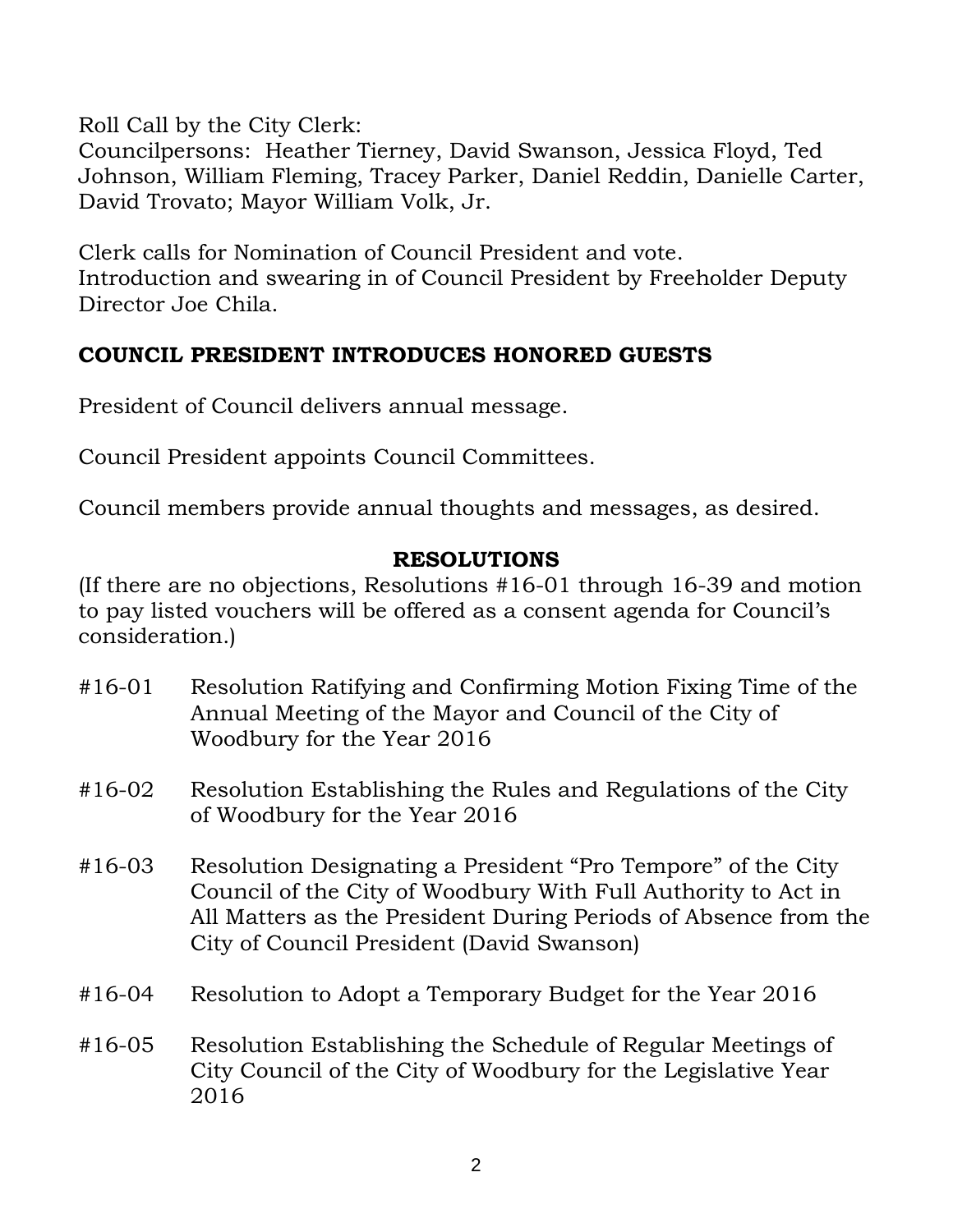| $#16-06$ | Resolutions Fixing the Sum to be Charged for Notice of Public<br>Meetings                                                                                   |
|----------|-------------------------------------------------------------------------------------------------------------------------------------------------------------|
| $#16-07$ | Resolution Designating Depositories of Funds of the City of<br>Woodbury (Fulton Bank of New Jersey, Capital Bank, and<br>South Jersey Federal Credit Union) |
| $#16-08$ | Resolution Designating the South Jersey Times and the Courier<br>Post as the Official Newspapers for Notices of Public Meetings                             |
| #16-09   | Resolution Appointing Tax Search Officer for the City of<br><b>Woodbury [Lorraine Reeves]</b>                                                               |
| $#16-10$ | Resolution Appointing Grant Coordinator and Grant Treasurer<br>for the City of Woodbury [Robert Law]                                                        |
| $#16-11$ | Resolution Appointing Signatories for Banking Institutions<br>[Robert Law, Michael Theokas, Lorraine Reeves, William Volk]                                  |
| $#16-12$ | Resolution Appointing Housing Inspectors for the City of<br>Woodbury [Brian Bosworth and John Leech]                                                        |
| $#16-13$ | Resolution Appointing Members to the City of Woodbury Board<br>of Health [Lisa Maier, Fran Nigro]                                                           |
| $#16-14$ | Resolution Appointing Councilperson to the Planning Board of<br>the City of Woodbury [David Swanson]                                                        |
| $#16-15$ | Resolution Designating a Director for the Woodbury Public<br>Library [Jean Wipf]                                                                            |
| $#16-16$ | Resolution Appointing Assistant Municipal Finance Officers for<br>the City of Woodbury [Joy Dreyer and Marion Harris]                                       |
| $#16-17$ | Resolution Appointing Planning/Zoning Board Administrator<br>for the City of Woodbury [Brian Bosworth]                                                      |
| $#16-18$ | Resolution Appointing Zoning Officer for the City of Woodbury<br>[John Leech]                                                                               |
|          |                                                                                                                                                             |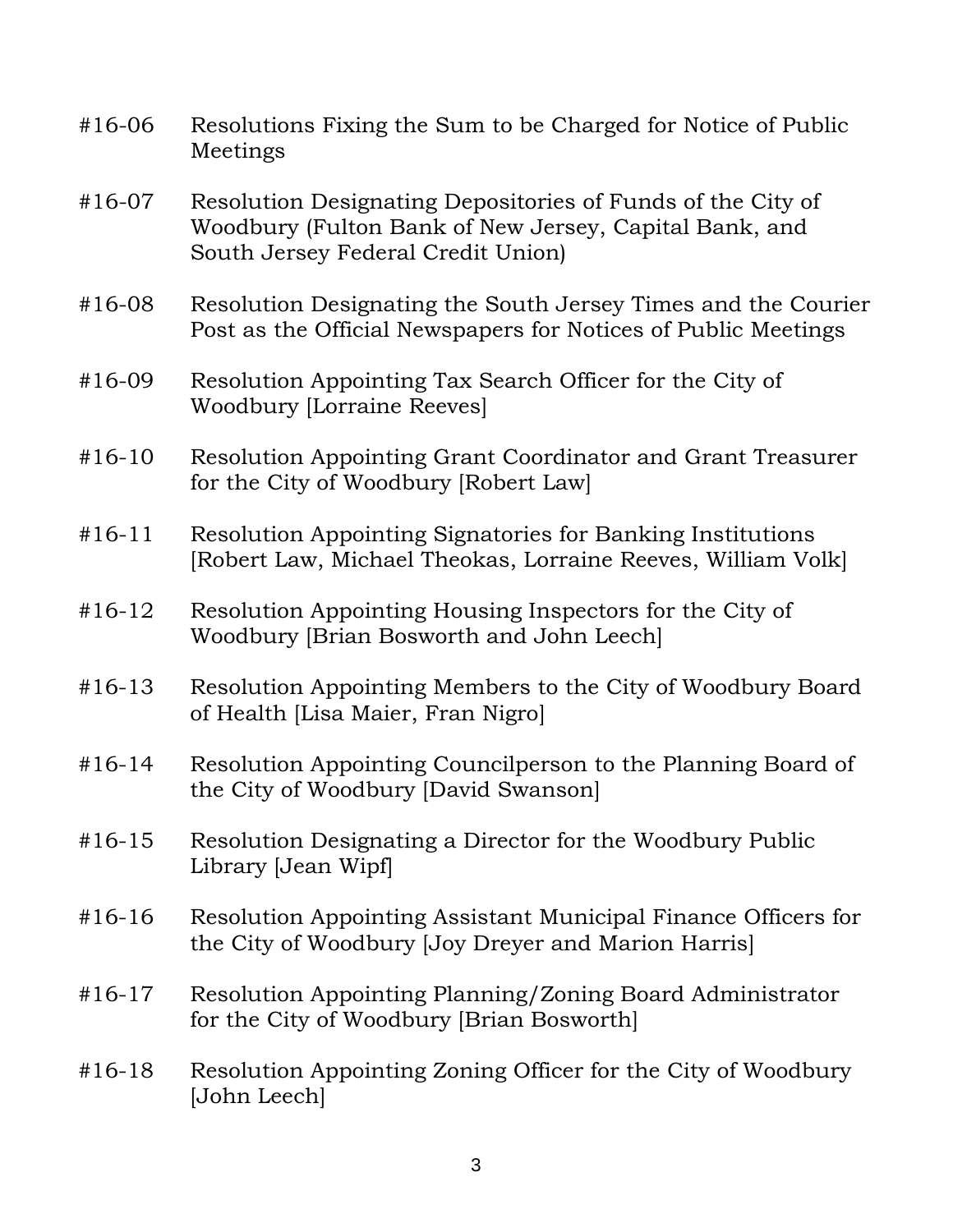| $#16-19$ | Resolution Fixing Interest Rate for Delinquency in Payment of<br>Taxes and/or Water and Sewer Billings and Fixing the Rate of<br>Interest to be Charged on Assessment Installments |
|----------|------------------------------------------------------------------------------------------------------------------------------------------------------------------------------------|
| $#16-20$ | Resolution Appointing Fund Commissioner for the Municipal<br>Joint Insurance Fund [Robert Law]                                                                                     |
| $#16-21$ | Resolution Appointing an Alternate Fund Commissioner for the<br>Municipal Joint Insurance Fund [Michael Theokas]                                                                   |
| $#16-22$ | Resolution Appointing a Safety Coordinator for the Municipal<br>Joint Insurance Fund (Kelli Marro)                                                                                 |
| $#16-23$ | Resolution to Adopt a Cash Management Plan and Internal<br><b>Control Procedures</b>                                                                                               |
| $#16-24$ | Resolution Designating a Solicitor and Foreclosure Attorney for<br>the City of Woodbury<br>[Angelini, Viniar & Freedman, L.L.P./James Pierson, Esq.]                               |
| $#16-25$ | Resolution Appointing an Auditor for the City of Woodbury<br>[Bowman and Company LLP/Michael Cesaro]                                                                               |
| $#16-26$ | Resolution Appointing an Engineer for the City of Woodbury<br>[Federici and Akin]                                                                                                  |
| $#16-27$ | Resolution Appointing Bond Counsel for the City of Woodbury<br>[Parker, McKay, PA/Phil Norcross, Esq. and Jeff Winitsky, Esq.]                                                     |
| $#16-28$ | Resolution Appointing Computer Consulting Services for the<br>City of Woodbury Police Department [All Covered IT Services]                                                         |
| #16-29   | Resolution Authorizing a Shared Services Agreement with the<br>Woodbury Public School District for the Provision of Computer<br><b>Consulting Services</b>                         |
| #16-30   | Resolution Appointing Labor Counsel for the City of Woodbury<br>(Brown & Connery, Christine O'Hearn, Esq.)                                                                         |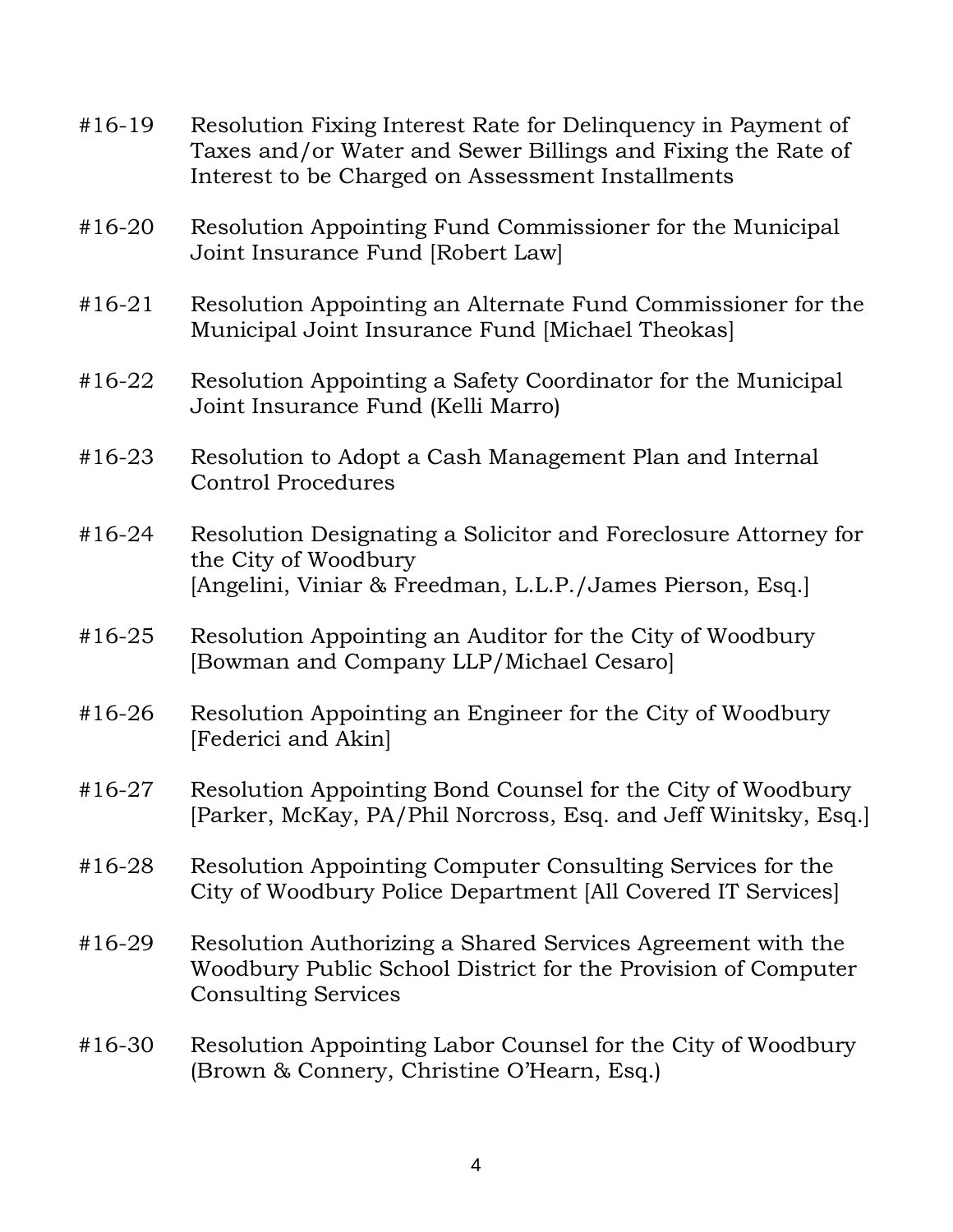| $#16-31$                                | Resolution Appointing Insurance Agent and Risk Management<br>Consultant for the Gloucester, Salem and Cumberland County<br>Municipal Joint Insurance Fund<br>[Hardenbergh Insurance Group/Chris Powell]                                                                                        |  |
|-----------------------------------------|------------------------------------------------------------------------------------------------------------------------------------------------------------------------------------------------------------------------------------------------------------------------------------------------|--|
| #16-32                                  | Resolution Appointing a Redevelopment Planner for the City of<br>Woodbury [Group Melvin Design/Robert Melvin, PP]                                                                                                                                                                              |  |
| $#16-33$                                | Resolution Designating Special Redevelopment Counsel for the<br>City of Woodbury<br>[Florio, Perrucci, Steinhardt & Fader, LLC/Louis Cappelli, Esq.]                                                                                                                                           |  |
| $#16-34$                                | Resolution Appointing Financial Advisor for the City of<br><b>Woodbury [Acacia]</b>                                                                                                                                                                                                            |  |
| #16-35                                  | Resolution Appointing Members to East Greenwich Joint<br>Municipal Court Committee [Mike Theokas, Dave Swanson]                                                                                                                                                                                |  |
| #16-36                                  | Resolution Appointing Grants Consultant for the City of<br><b>Woodbury [Triad Associates]</b>                                                                                                                                                                                                  |  |
| #16-37                                  | Resolution Appointing Fire Marshal and Deputy Fire Marshal<br>for the City of Woodbury [Joseph Buono, Brent Stanley]                                                                                                                                                                           |  |
| #16-38                                  | Resolution Reconfirming Award of a Contract Under a Fair and<br>Open Process to Remington & Vernick for Engineering/<br>Independent Financial Advisor Services to Evaluate the<br>Woodbury Water and Sewer Infrastructure and Operation<br>pursuant to the Water Infrastructure Protection Act |  |
| #16-39                                  | Resolution Appointing Assistant Building Inspector for the City<br>of Woodbury [John Leech]                                                                                                                                                                                                    |  |
| Mayor Volk delivers his annual message. |                                                                                                                                                                                                                                                                                                |  |

Mayor Volk makes his appointments.

Motion to confirm the Mayor's appointments.

Open to the Public